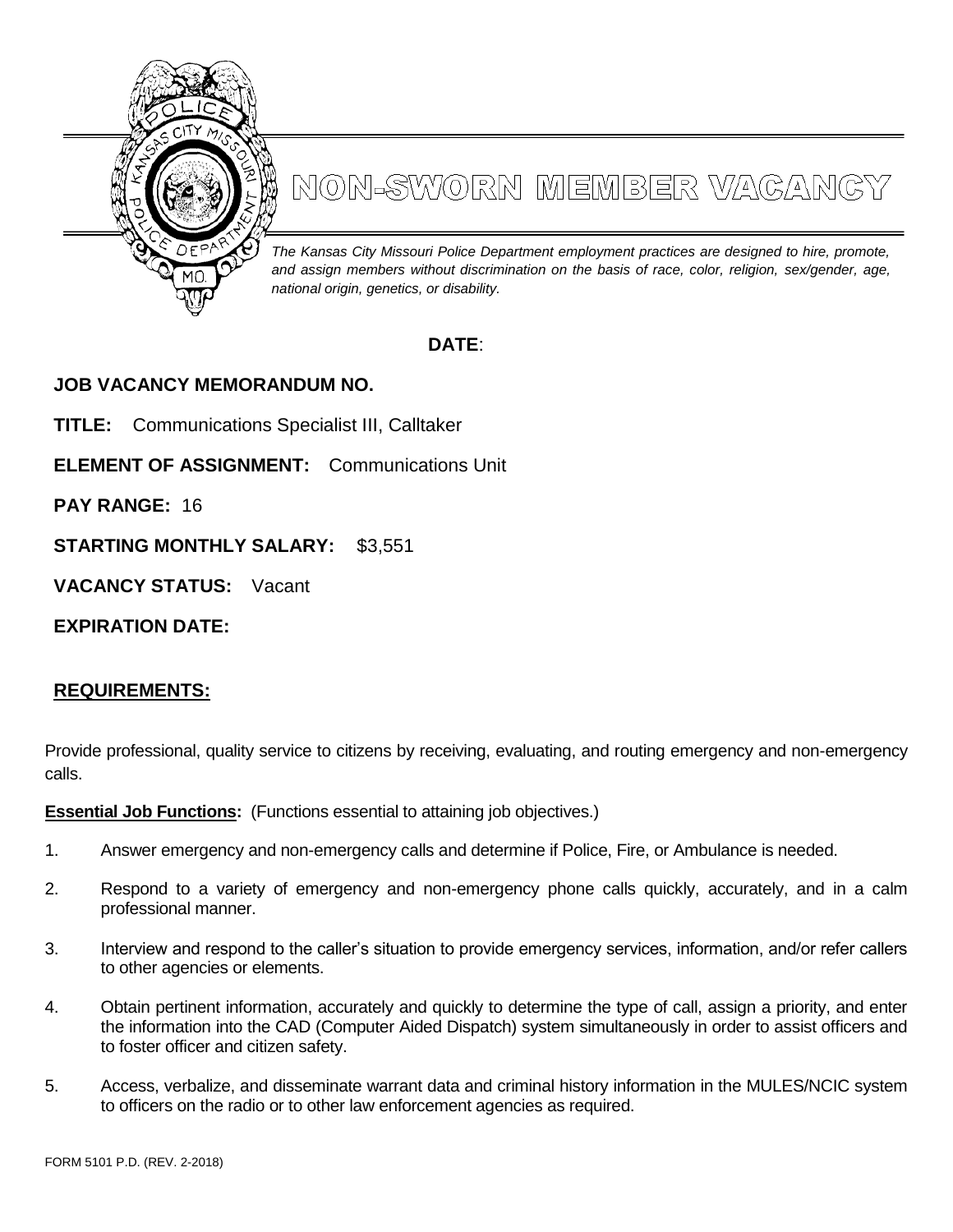- 6. Monitor and manipulate multiple computer screens to include CAD, telephone, mapping system, MULES/NCIC, and security alarms.
- 7. Maintain confidentiality regarding sensitive or confidential information.
- 8. Assist switchboard operators when necessary.
- 9. Maintain reliable and predictable attendance. Must be punctual responding to assigned shift, have the ability to work overtime, weekends, and holidays, as well as day, evening, or over night shifts.
- 10. Assist in the training of new call takers.
- 11. Perform related duties as required.
- 12. This class specification should not be interpreted as all inclusive. It is intended to identify the essential functions and requirements of this job. Incumbents may be requested to perform job-related responsibilities and tasks other than those stated in this specification. Any essential function or requirement of this class will be evaluated as necessary should an incumbent/applicant be unable to perform the function or requirement due to a disability as defined by the Americans with Disabilities Act (ADA) as amended by the Amendments Act of 2008 (ADAAA); and the Missouri Human Rights Act (MHRA).

### **Job Standards:** (Minimum qualifications needed to perform essential functions.)

To successfully perform the essential functions of this position, the incumbent must be at least 18 years of age and have:

- a high school diploma or equivalent;
- previous typing and data entry experience;
- the ability to develop and maintain cooperative and professional working relationships with fellow employees, representatives from other departments, and supervisors;
- the ability to use logic and reasoning to reach conclusions and approaches to problems;
- the ability to use judgement and decision-making skills to evaluate situations, establish priorities, and resolve matters;
- the ability to think quickly and work under stressful conditions;
- the ability to actively listen and communicate effectively; and
- the ability to follow verbal and written instructions.

**Physical Requirements**: Position requires light lifting (5-20 pounds) two to three times a day, the ability to hear, use the telephone, and perform stationary work at a computer screen and keyboard. Incumbent will be required to sit/stand at a designated console for prolonged periods of time, utilize a computer micro-touch screen, type information into a computer terminal, while gathering and disseminating information over the telephone and/or computer screen.

### **Job Location:** (Place where work is performed.)

Position operates in a standard office environment 95% of the time, incumbent may have to attend community events, recruitment fairs or dispatch from an off-site location, patrol car or communications trailer in an emergency.